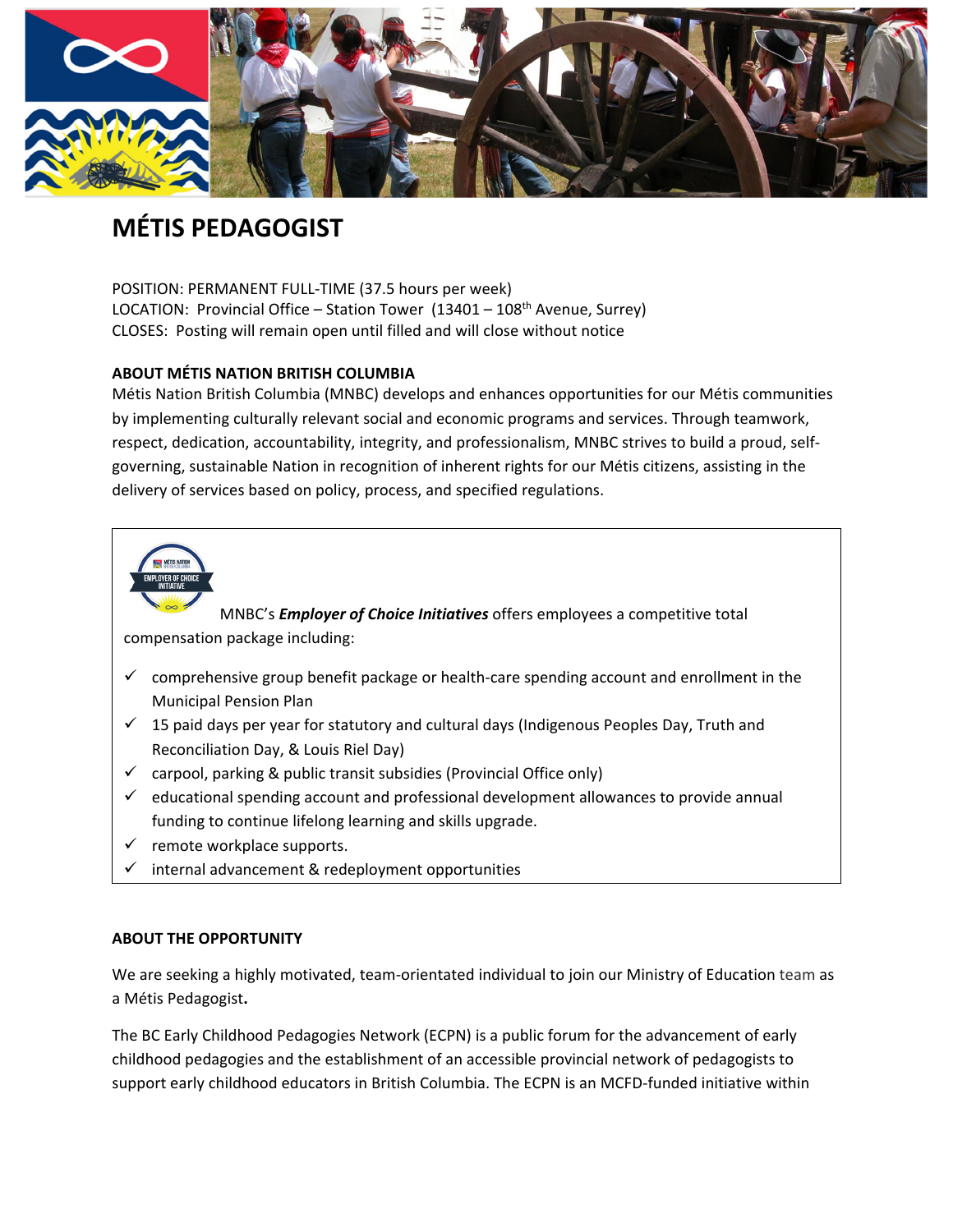Childcare BC's recruitment and retention strategy. Métis Nation BC (MNBC) is a partner collaborator in the ECPN initiative.

Reporting to the ECE Recruitment & Retention Specialist, the Métis Pedagogist's will work to support the professional learning and pedagogical development of MNBC Staff, Early Childhood Educators, Métis Service Providers and Chartered Communities.

## **KEY DUTIES AND RESPONSIBILITIES**

- Works with educators, programs, and staff in their local work context, collaborating with each program to organize and design pedagogical projects to meet the specific needs and context of each early years setting.
- The Pedagogist aims to foster democratic, experimental, and socially just cultures of early learning and care aligned with the vision of the BC Early Learning Framework and through dialogical processes, innovative pedagogies and courageous conversations
- Connection with members of the ECPN and FNPN and Métis community to establish and maintain a hub of Early Childhood Educators.
- Bring together MNBC, community and ECE programming to establish a basis of Métis specific cultural resources and information sharing.
- Engage in community information sessions supporting Métis culture and tradition.
- Collaborate with Michif language speakers to gather and create Michif language opportunities for ELCC programming. Establishing a reconnection to the endangered language.
- Establish and secure programming that is respectful of Métis culture and knowledge. Reflecting the IELCF, UNDRIP and respect of the Métis.
- Develop and implement guidelines within the project, ensuring alignment with the Ministry of Education Operational Plan.
- Develop annual program goals in consultation with the Early Years Manager and set and maintain quality levels through audits and evaluations, ensuring all goals are met and reported effectively and in a timely manner.
- Promote community awareness and support of the project by performing duties such as producing promotional materials and attending community events.
- Contribute relevant content to the creation of communication, such as media releases and marketing materials, and respond to funders in a timely manner.

#### **COMMUNITY RELATIONS**

- Build and strengthen mutually respectful relationships with Métis Chartered Communities and Métis non‐profit societies.
- Community engagement will include MNBC ministries, Métis Chartered communities, Early Childhood Pedagogy Network, Métis families, Métis children and family agencies, early years services providers, educational institutions including school districts, government, and early years experts.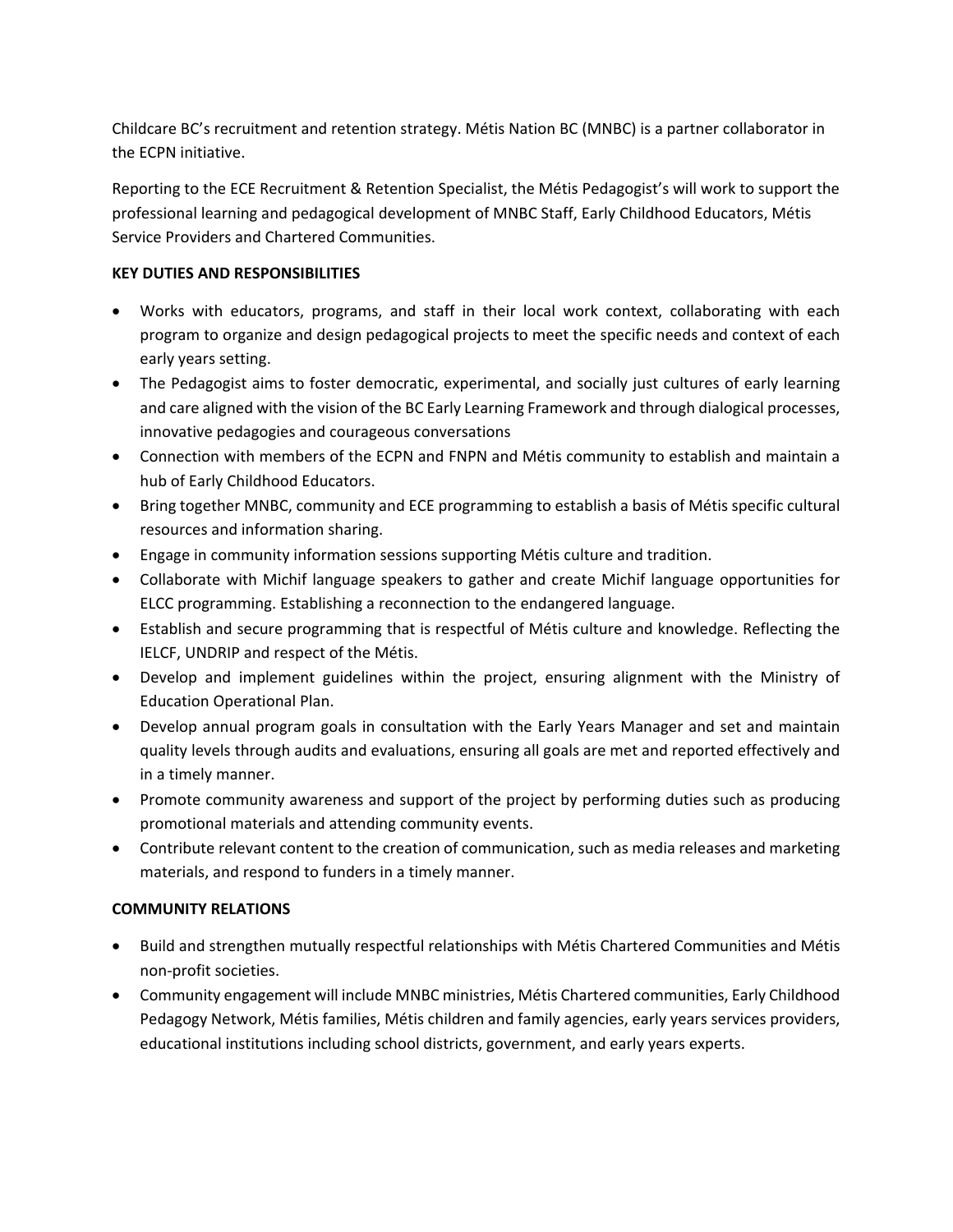Maintain effective relationships with stakeholders, service partners, volunteer community groups, organizations, and committees to coordinate the provision of services, influence where appropriate, foster partnerships, collaborate, exchange information through transparency.

#### **ADMINISTRATION AND FINANCE**

- Regularly keep the ECE Recruitment & Retention Specialist apprised of all pertinent issues and information for effective decision‐making and provide input for the preparation of annual short and long‐range program plans and briefing materials.
- Actively participate as a critical member of the Ministry of Education Team.

# **THE IDEAL CANDIDATE**

- Degree in Early Childhood Education or related field
- Minimum of five (5) years' experience in the early years' field
- Demonstrated experience producing and engaging with pedagogical narrations (pedagogical documentation)
- Previous experience working in an Indigenous Community, with strong knowledge of Métis culture and history, is considered an asset.
- Ability to lead, problem solve, and utilize team-building skills
- Combination of relevant experience, education, and training will be considered.
- Demonstrated ability to effectively communicate both verbally and in writing
- Proven ability to prioritize tasks, meet deadlines, and work with minimal supervision
- Proven ability to utilize, adapt and embrace new technologies, including Word, Excel and other database/software required by the role

#### **OTHER COMMENTS**

- Other duties may be assigned as needed to help ensure the efficient operation of MNBC
- There will be a need to attend meetings and events which may require work and travel outside of the normal business hours
- Ability to provide a satisfactory Criminal Record Check
- Valid BC Class 5 Driver's license and access to reliable personal vehicle for work purposes

The above requirements are what MNBC is seeking in the ideal incumbent at the time of posting and are *subject to change based on needs.*

Pursuant to section 41 of the BC Human Rights Code, preference may be given to applicants who self*identify as Aboriginal (First Nation, Métis or Inuit). All qualified candidates are encouraged to apply.*